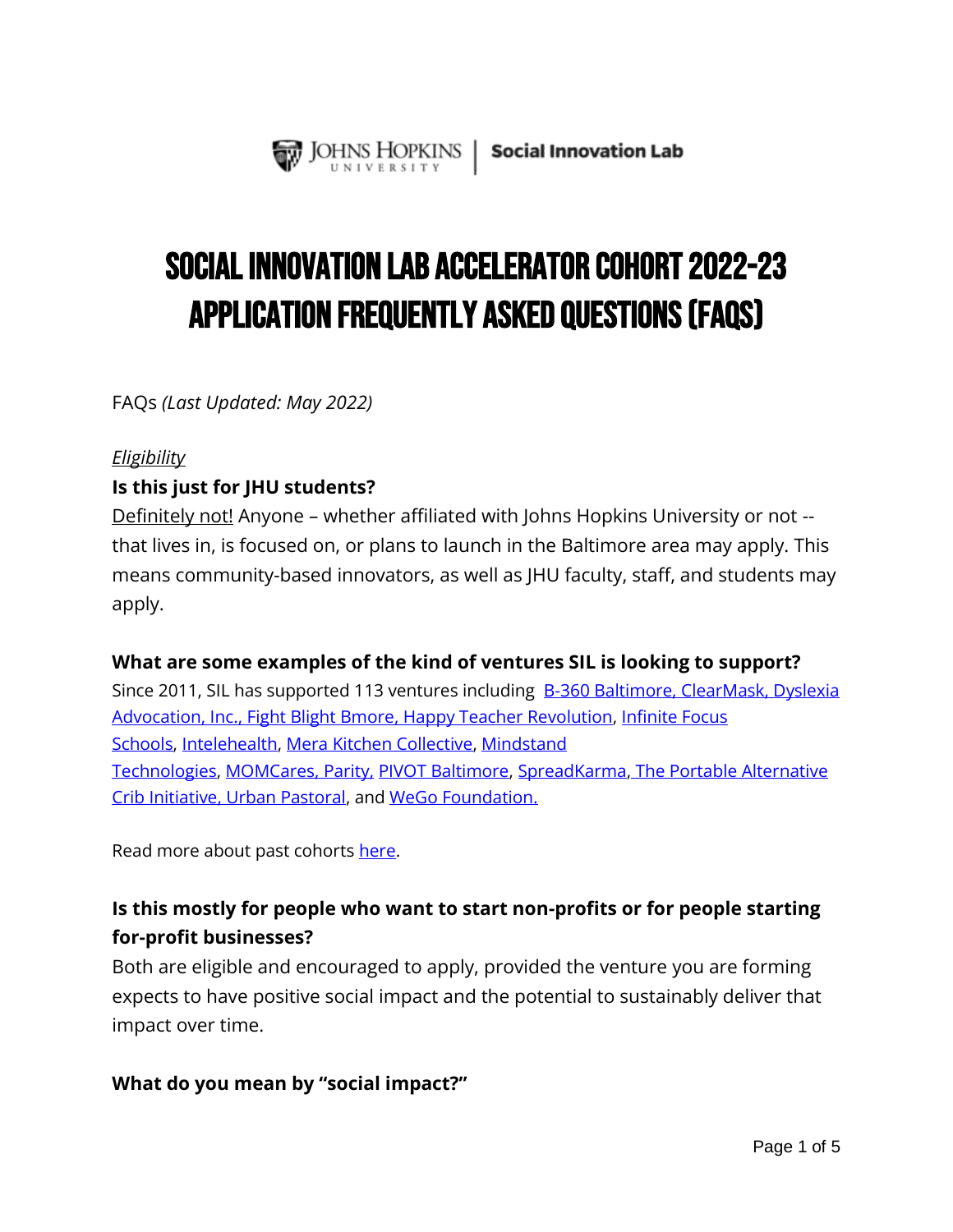For us, when we refer to "social impact," we mean the measurable demonstration of value created to society as a result of a social innovation. Businesses create value for shareholders; social enterprises create financial value and societal value. We support organizations who expect to build value for society.

## **I have an idea for a product or invention and I want to develop a prototype but I'm not sure if I want to build it into a venture. Should I still apply?**

No, SIL is for individuals and teams that want to build ventures. In order to be eligible, you must already have a prototype in development or completed.

## **Do I have to already be working on something or can I just have an idea?**

You need more than an idea and we are looking for entrepreneurs who have been working on their idea for at least six months. We look for ventures who have already demonstrated some form or accomplishments, traction, or impact (but may still be at the early stage).

## **Does my venture have to focus on an issue in Baltimore?**

Your venture is not required to focus on addressing an issue in Baltimore, although you will find the majority of the selected cohort will have an emphasis on bettering Baltimore. We support any idea which generates positive social impact.

## **Do I have to apply with a team or can I apply on my own?**

You may apply on your own but applying as a team is encouraged. A large part of the selection process will include an evaluation of the leadership ability of the applicant(s). Although uniquely talented individuals may achieve success independently, a team of individuals and/or a coalition of partner organizations working together effectively is more likely to demonstrate leadership ability and likelihood of success. Further, if applying as a team, you are encouraged to include team members that represent the community/issue you seek to serve. If you do not currently have team members, please do not be discouraged from applying: SIL can help you form a team, build partnerships, and improve your potential for success.

## **Do I have to be located in Baltimore to be eligible?**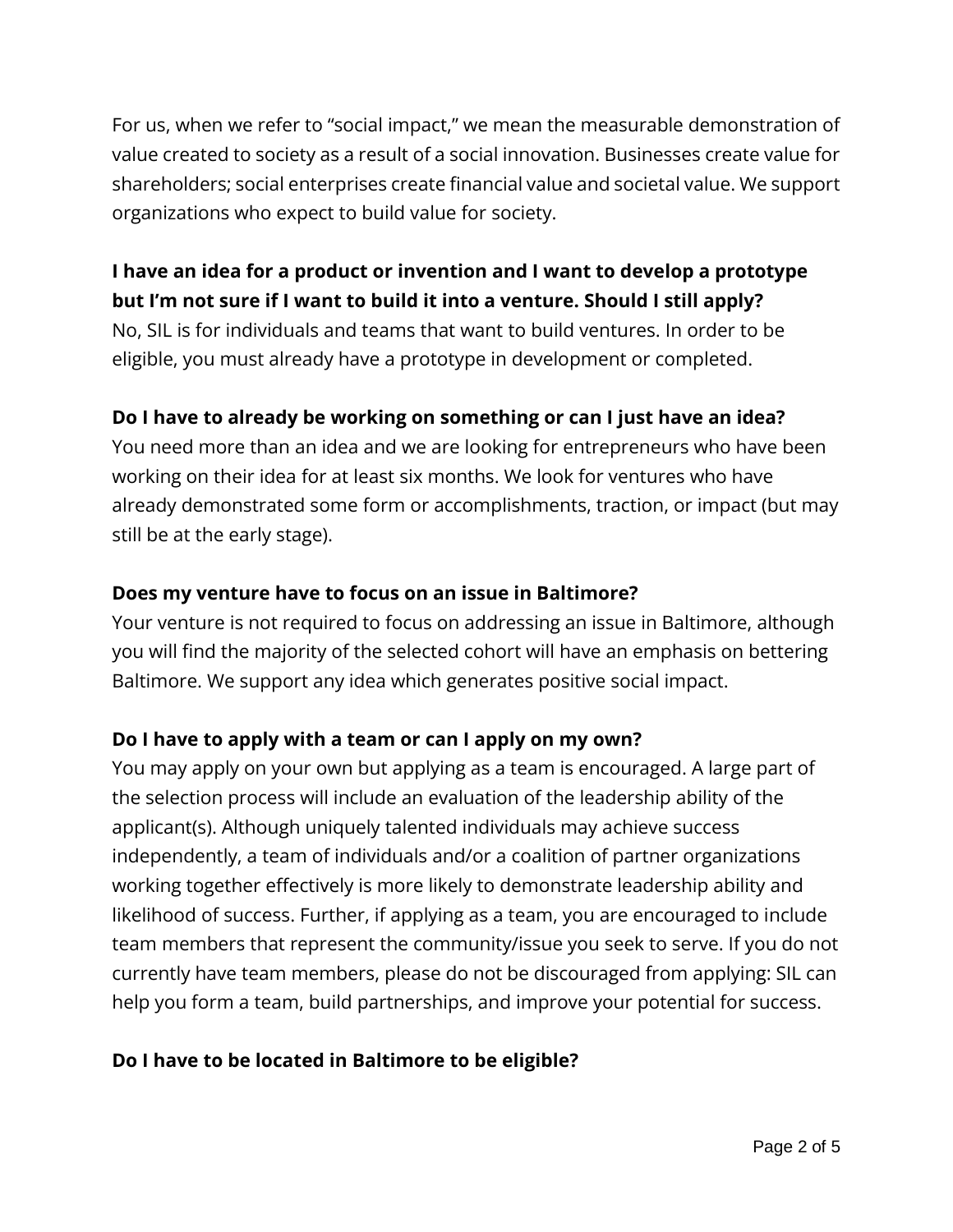Our program is hybrid for six months. We have weekly online sessions on Wednesday evenings from 5-7:30 p.m., as well as monthly in-person sessions that take place at the Johns Hopkins FastForward U co-working space (320 W 29th St #200, Baltimore, MD 21211). It is required that a team member with decisionmaking authority in the company be present for all sessions.

*Note: We have had participants from the greater Baltimore area or DMV commute for these in-person sessions. We will also have a required networking session and final showcase event. All dates will be provided to the participants in advance.* 

#### *Application*

## **I'm thinking about applying, is there someone I can get in touch with to see if this would be right for me?**

Yes, send any questions to the SIL Program Director at *ihtv-sil@jhu.edu.* 

#### **Where can I find a full list of all the application questions?**

A sample application is available for review at this link: [https://ventures.jhu.edu/wp](https://ventures.jhu.edu/wp-content/uploads/2022/05/SIL-2022-23-Application-Instructions.pdf)[content/uploads/2022/05/SIL-2022-23-Application-Instructions.pdf](https://ventures.jhu.edu/wp-content/uploads/2022/05/SIL-2022-23-Application-Instructions.pdf)

## **May I submit more than one application?**

No, SIL looks for dedication and commitment – thus we want to see applicants are fully committed to their venture and who have made progress towards their projects.

## **After the deadline of October 2, when will be the next time that you anticipate accepting applications for a new cohort?**

Our accelerator program is an intensive, six-month commitment where we are fully devoted to supporting our cohort ventures. The next application process will open in August 2023.

## **How does the review process work and when will I find out if I've been accepted?**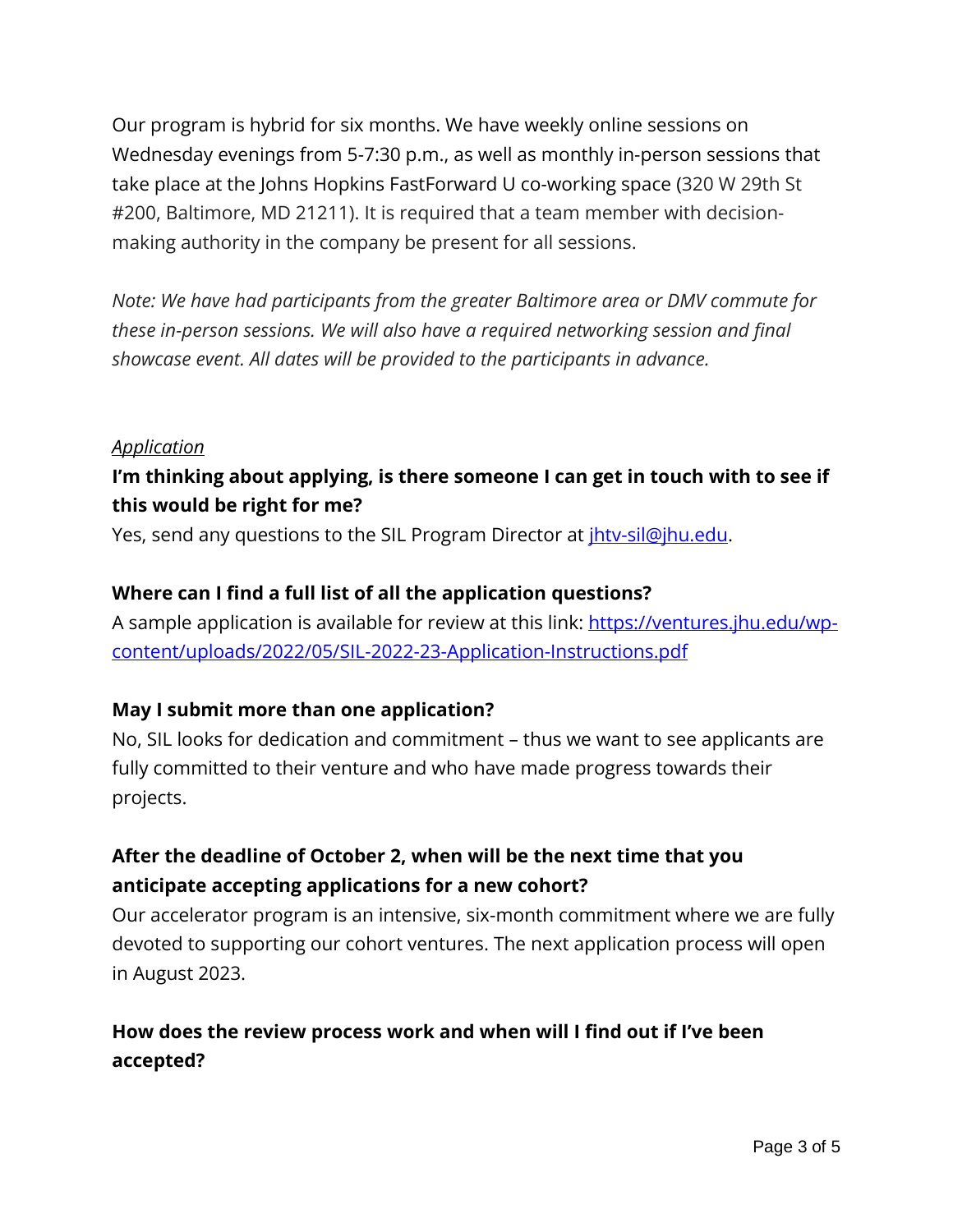Applications will be reviewed by a committee, which will score the applications based on what you provide and select a smaller group of interviewees. Interviewees may be asked to prepare additional documentation and will be invited to an interview with the committee during business hours during the 3rd week of October 2022. Interviewed candidates will be notified of our final decision by early November 2022.

## **If I'm not selected, can I get feedback from the reviewers on my application?**

Those who make it to the interview rounds will have the opportunity to meet with the SIL Program Director to gain feedback on their application. This is a great opportunity to share resources, make connections, and prepare for applications to this or future programs.

#### *Program*

## **What is the time commitment if selected?**

Building an impactful and sustainable venture is a major time commitment. This can be accomplished alongside other commitments such as school, work or family obligations. However, your work with your venture and SIL should be among your top priorities. Time and place for where your work occurs is up to you, but there are several required event dates as well as required weekly cohort sessions. *Participating teams commit to devoting at least ten hours per week towards their ventures*, although participants often contribute many more. Between weekly meetings and mentoring sessions, participants should expect to spend between 3-5 hours per week on SIL-related activities from late November 2022 to late April 2023.

If you have conflicts or further questions, do not be discouraged from applying. If you have a conflict, please contact the SIL Program Director at *ihtv-sil@jhu.edu.* 

## **If selected, how will I receive the \$1000?**

This award is contingent upon conducting 20 customer discovery interviews during the program. Once this process is complete, participating teams must register as a vendor with Johns Hopkins University, provide a draft budget for approval, and commit to using expenses only on the project (not personal use). Participants will receive full terms and details in program orientation.